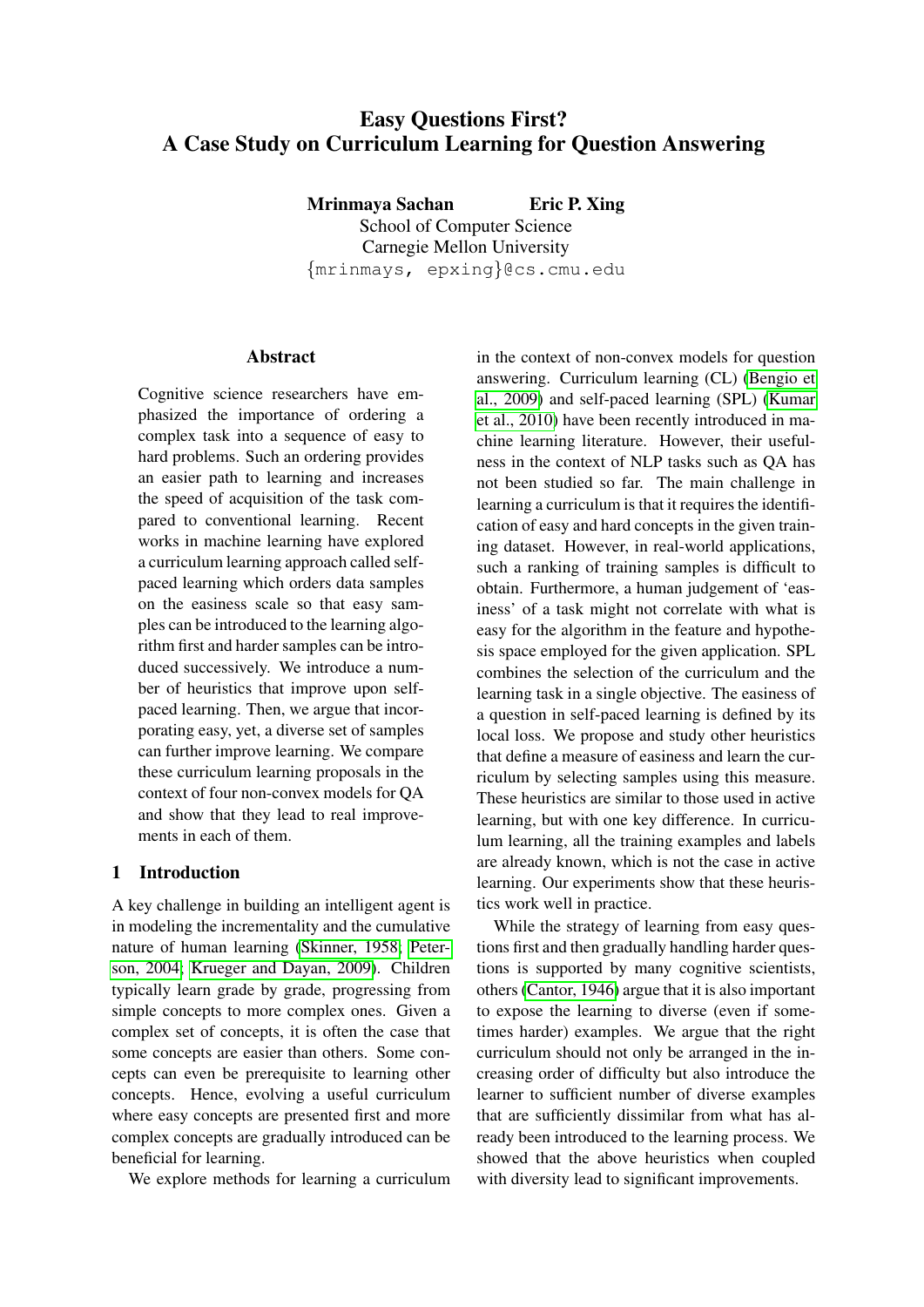We provide empirical evaluation on four QA models: (a) an alignment-based approach [\(Sachan](#page-10-2) [et al., 2015\)](#page-10-2) for machine comprehension – a reading comprehension task [\(Richardson et al.,](#page-10-3) [2013\)](#page-10-3) with a set of questions and associated texts, (b) an alignment-based approach [\(Sachan et al.,](#page-10-4) [2016\)](#page-10-4) for a multiple-choice elementary science test [\(Clark and Etzioni, 2016\)](#page-9-4), (c) *QANTA* [\(Iyyer](#page-9-5) [et al., 2014\)](#page-9-5) – a recursive neural network for answering quiz bowl questions, and (d) memory networks [\(Weston et al., 2014\)](#page-10-5) – a recurrent neural network with a long-term memory component for answering 20 pre-defined tasks for machine comprehension. We show value in our approaches for curriculum learning on all these settings. Our paper has the following contributions:

- 1. In our knowledge, this is the first application of curriculum learning to the task of QA and one of the first in NLP. We hope to make the NLP and ML communities aware of the benefits of CL for non-convex optimization.
- 2. We perform an in-depth analysis of SPL, and propose heuristics which offer significant improvements over SPL; the state-of-the-art in curriculum learning.
- 3. We stress on diversity of questions in the curriculum during learning and propose a method that learns a curriculum while capturing diversity to gain more improvements.

## 2 Problem Setting for QA

For each question  $q_i \in Q$ , let  $A_i = \{a_{i1}, \ldots, a_{im}\}\$ be the set of candidate answers to the question. Let  $a_i^*$  be the correct answer. The candidate answers may be pre-defined, as in multiple-choice QA, or may be undefined but easy to extract with a high degree of confidence (e.g., by using a pre-existing system). We want to learn a function  $f : (q, \mathcal{K}) \rightarrow$ a that, given a question  $q_i$  and background knowledge  $K$  (texts/resources required to answer the question), outputs an answer  $\hat{a}_i \in A_i$ . We consider a scoring function  $S_w(q, a; \mathcal{K})$  (with model parameters w) and a prediction rule  $f_{\bf w}(q_i)$  =  $\hat{a}_i$  = arg max  $S_{\mathbf{w}}(q_i, a_{ij}; \mathcal{K})$ . Let  $\Delta(\hat{a}_i, a_i^*)$  be  $a_{ij} \in A_i$ the cost of giving a wrong answer. We consider

the empirical risk minimization (ERM) framework given a loss function L and a regularizer  $\Omega$ :

$$
\min_{\mathbf{w}} \sum_{q_i \in Q} L_{\mathbf{w}}(a_i^*, f_{\mathbf{w}}(q_i); \mathcal{K}) + \Omega(\mathbf{w}) \tag{1}
$$

## 3 QA Models

The field of QA is quite rich. Solutions proposed have ranged from various IR based approaches that treat this as a problem of retrieval from existing knowledge bases or perform inference using a large corpus of unstructured texts by learning a similarity between the question and a set of candidate answers [\(Yih et al., 2013\)](#page-10-6). A comprehensive review of QA is out of scope of this paper. So we point the interested readers to [Jurafsky and](#page-9-6) [Martin \(2000\)](#page-9-6), chapter 28 for a more comprehensive review. In this paper, we will explore curriculum learning in the context of non-convex models for QA. The models will be (1) latent structural SVM [\(Yu and Joachims, 2009\)](#page-10-7) based solutions for standardized question-answering tests and (2) deep learning models [\(Iyyer et al., 2014;](#page-9-5) [Weston](#page-10-5) [et al., 2014\)](#page-10-5) for QA.

Recently, researchers have proposed standardized tests as 'drivers for progress in AI' [\(Clark](#page-9-4) [and Etzioni, 2016\)](#page-9-4). Some example standardized tests are reading comprehensions [\(Richardson et](#page-10-3) [al., 2013\)](#page-10-3), algebra word problems [\(Kushman et](#page-9-7) [al., 2014\)](#page-9-7), geometry problems [\(Seo et al., 2014\)](#page-10-8), entrance exams [\(Fujita et al., 2014;](#page-9-8) [Arai and Mat](#page-9-9)[suzaki, 2014\)](#page-9-9), etc. These tests are usually in the form of question-answers and focus on elementary learning. The idea of learning the curriculum could be especially useful in the context of standardized tests. Standardized tests [\(Clark and Et](#page-9-4)[zioni, 2016\)](#page-9-4) are implicitly incremental in nature, covering various levels of difficulty. Thus they are rich sources of data for building systems that learn incrementally. These datasets can also help us understand the *shaping* hypothesis as we can use them to verify if easier questions are indeed getting picked by our incremental learning algorithm before harder questions.

On the other hand, deep learning models [\(Le-](#page-9-10)[Cun et al., 2015\)](#page-9-10) have recently shown good performance in many standard NLP and vision tasks, including QA. These models usually learn representations of data and the QA model jointly. The models use a cascade of many layers of nonlinear processing units, leading to a highly non-convex model and a large parameter space. This renders these models susceptible to local-minima. Hence, the idea of learning the curricula is also very useful in the context of deep-learning models, as the technique of processing questions in the increasing order of difficulty often leads to better minima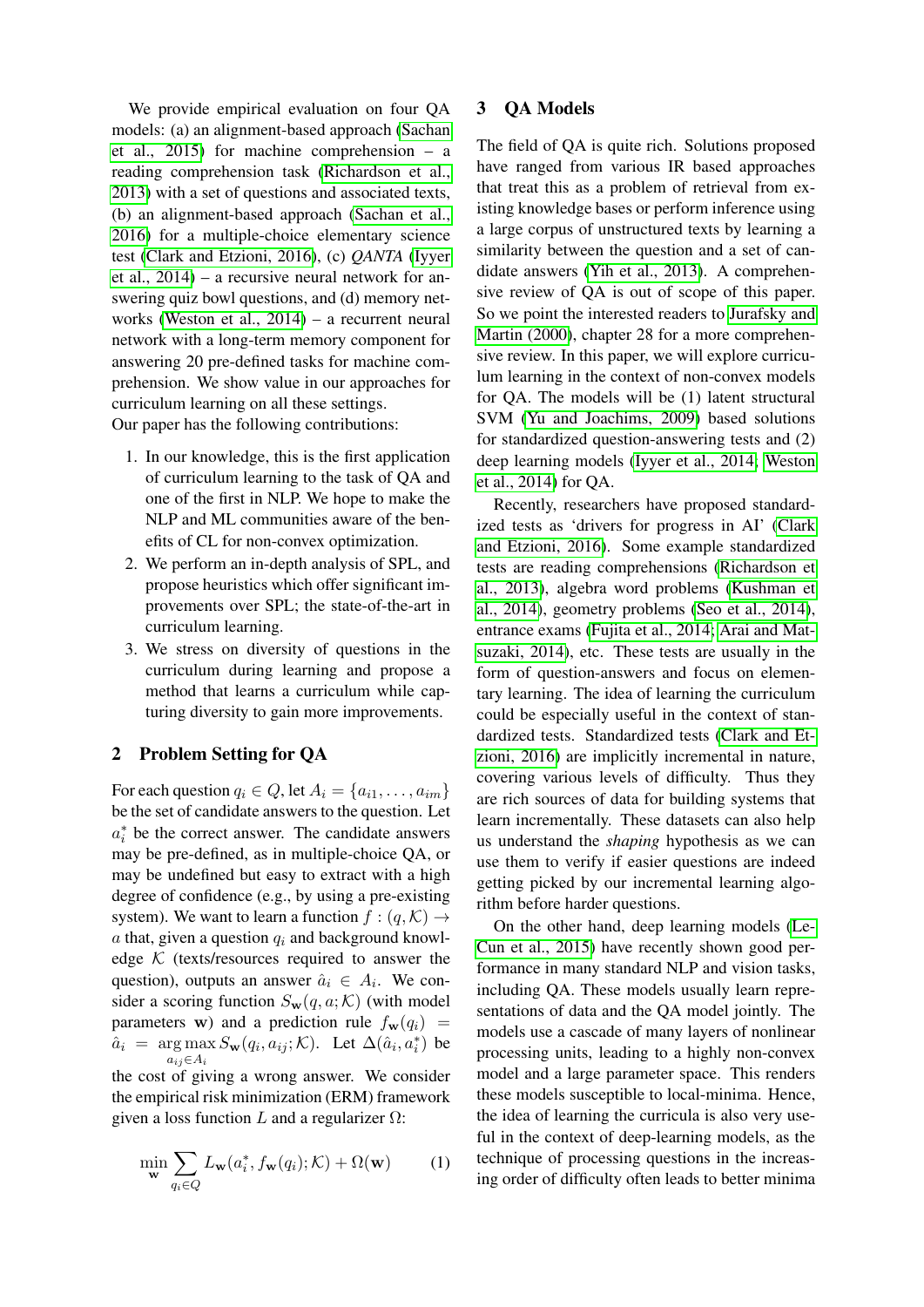<span id="page-2-0"></span>

Figure 1: Alignment structure for an example question from the science QA dataset. The question and answer candidate are combined to generate a hypothesis sentence. Then alignments (shown by red lines) are found between the hypothesis and the appropriate snippet in the texts.

(as shown in our results).

#### <span id="page-2-2"></span>3.1 Alignment Based Models

Alignment based models for QA [\(Yih et al., 2013;](#page-10-6) [Sachan et al., 2015;](#page-10-2) [Sachan et al., 2016\)](#page-10-4) cast QA as a textual entailment problem by converting each question-answer candidate pair  $(q_i, a_{ij})$  into a hypothesis statement  $h_{ij}$ . For example, the question "What are the important greenhouse gases?" and answer candidate "Carbon dioxide, Methane, Ozone and CFC" in Figure [1](#page-2-0) can be combined to achieve a hypothesis "The important greenhouse gases are Carbon dioxide , Methane, Ozone and CFC.". A set of question matching/rewriting rules are used to achieve this transformation. These rules match the question into one of a large set of pre-defined templates and apply a unique transformation to the question and answer candidate to achieve the hypothesis statement. For each question  $q_i$ , the QA task thereby reduces to picking the hypothesis  $\hat{h}_i$  that has the highest likelihood among the set of hypotheses  $\mathbf{h}_i = \{h_{i1}, \dots, h_{im}\}\$ generated for that question of being entailed by a body of relevant texts. The body of relevant texts can vary for each instance of the QA task. For example, it could be just the passage in a reading comprehension task, or a set of science textbooks in the science QA task. Let  $h_i^* \in \mathbf{h}_i$  be the correct hypothesis. The model considers the quality of word alignment from a hypothesis  $h_{ij}$  (formed by combining question-answer candidates  $(q_i, a_{ij})$ ) to snippets in the textbooks as a proxy for the evidence. The alignment depends on: (a) snippet from the relevant texts chosen to be aligned to the hypothesis and (b) word alignment from the hypothesis to the snippet. The snippet from the texts to be aligned to the hypothesis is determined by picking a subset of sentences in the texts. Then each hypothesis word is aligned to a unique word in the snippet. See Figure [1](#page-2-0) for an illustration. The choice of snippets composed with the word alignment is latent. Let  $z_{ij}$  represent the latent structure

for the question-answer candidate pair  $(q_i, a_{i,j})$ . A natural solution is to treat QA as a problem of ranking the hypothesis set  $h_i$  such that the correct hypothesis is at the top of this ranking. Hence, a scoring function  $S_w(h, z)$  is learnt such that the score given to the correct hypothesis  $h_i^*$  and the corresponding latent structure  $z_i^*$  is higher than the score given to any other hypothesis and its corresponding latent structure. In fact, in a max-margin fashion, the model learns the scoring function such that  $S_{\bf w}(h_i^*, \mathbf{z}_i^*) > S_{\bf w}(h_{ij}, \mathbf{z}_{ij}) + \Delta(h_i^*, h_{ij}) - \xi_i$ for all  $h_j \in \mathbf{h} \setminus h^*$  for some slack  $\xi_i$ . This can be formulated as the following optimization problem:

$$
\min_{||\mathbf{w}||} \quad \frac{1}{2} ||\mathbf{w}||_2^2 + C \sum_i \xi_i
$$
  
s.t. 
$$
S_{\mathbf{w}}(h_i^*, \mathbf{z}_i^*) \ge \max_{\mathbf{z}_{ij}} S_{\mathbf{w}}(h_{ij}, \mathbf{z}_{ij}) + \Delta(h_i^*, h_{ij}) - \xi_i
$$

It is intuitive to use 0-1 cost, i.e.  $\Delta(h_i^*, h_{ij}) =$  $\mathbb{1}(h_i^* \neq h_{ij})$  If the scoring function is convex then this objective is in concave-convex form and can be minimized by the concave-convex programming procedure (CCCP) [\(Yuille and Rangarajan,](#page-10-9) [2003\)](#page-10-9). The scoring function is assumed to be linear:  $S_{\mathbf{w}}(h, \mathbf{z}) = \mathbf{w}^T \psi(h, \mathbf{z})$ . Here,  $\psi(h, \mathbf{z})$  is a task-dependent feature map (see [Sachan et al.](#page-10-2) [\(2015\)](#page-10-2) and [Sachan et al. \(2016\)](#page-10-4) for details).

#### <span id="page-2-3"></span>3.2 Deep Learning Models

We briefly review two neural network models for QA – [Iyyer et al. \(2014\)](#page-9-5) and [Weston et al. \(2014\)](#page-10-5). QANTA: QANTA [\(Iyyer et al., 2014\)](#page-9-5) answers quiz bowl questions using a dependency tree structured recursive neural network. It combines predictions across sentences to produce a question answering neural network with trans-sentential averaging. The model is optimized using AdaGrad [\(Duchi et al., 2011\)](#page-9-11). In quiz bowl, questions typically consist of four to six sentences and are associated with factoid answers. Every sentence in the question is guaranteed to contain clues that uniquely identify its answer, even without the con-text of previous sentences<sup>[1](#page-2-1)</sup>. Recently, QANTA had beaten the well-known Jeopardy! star Ken Jennings at an exhibition quiz bowl contest.

Memory Networks: Memory networks [\(Weston](#page-10-5) [et al., 2014\)](#page-10-5) are essentially recurrent neural networks with a long-term memory component. The memory can be read and written to, and can be used for prediction. The memory can be seen as

<span id="page-2-1"></span><sup>&</sup>lt;sup>1</sup>Refer to Figure 1 in [\(Iyyer et al., 2014\)](#page-9-5) for an example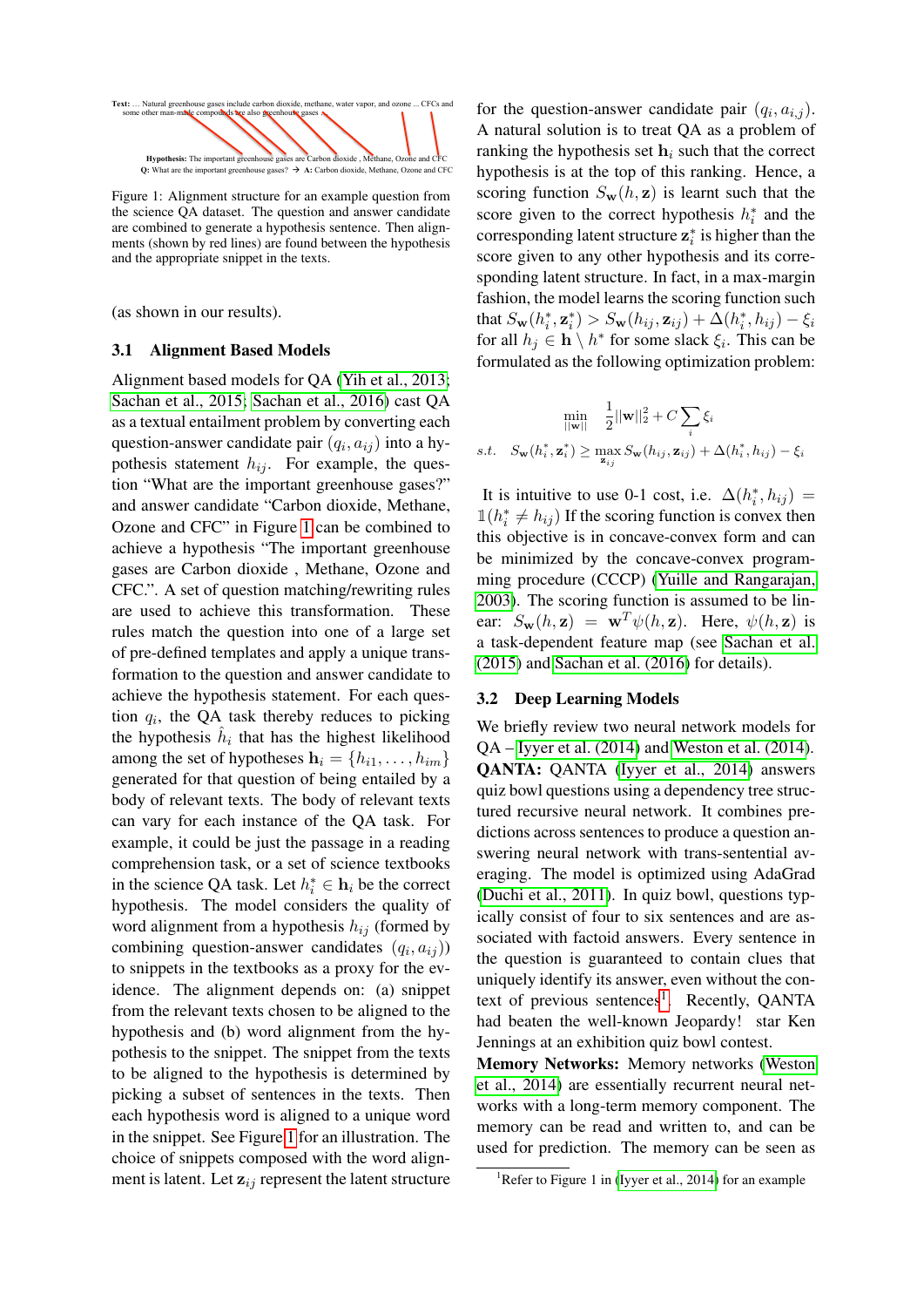acting like a dynamic knowledge base. The model is trained using a margin ranking loss and stochastic gradient descent. It was evaluated on a set of synthetic QA tasks. For each task, a set of statements were generated by a simulation of 4 characters, 3 objects and 5 rooms using an automated grammar with characters moving around, picking up and dropping objects are given, followed by a question whose answer is typically a single word<sup>[2](#page-3-0)</sup>.

## <span id="page-3-1"></span>4 Curriculum Learning

Studies in cognitive science [\(Skinner, 1958;](#page-10-0) [Pe](#page-10-1)[terson, 2004;](#page-10-1) [Krueger and Dayan, 2009\)](#page-9-0) have shown that humans learn much better when the training examples are not randomly presented but organized in increasing order of difficulty. The idea of *shaping*, which consists of training a machine learning algorithm with a curriculum was first introduced by [\(Elman, 1993\)](#page-9-12) in the context of grammatical structure learning using a recurrent connectionist network. This idea also lent support for the much debated Newport's "less is more" hypothesis [\(Goldowsky and Newport,](#page-9-13) [1993;](#page-9-13) [Newport, 1990\)](#page-9-14) that child language acquisition is aided, rather than hindered, by limited cognitive resources. Curriculum learning [\(Ben](#page-9-1)[gio et al., 2009\)](#page-9-1) is a recent idea in machine learning, where a curriculum is designed by ranking samples based on manually curated difficulty measures. These measurements are usually not known in real-world scenarios, and are hard to elicit from humans.

#### 4.1 Self-paced Learning

Self-paced learning (SPL) [\(Kumar et al., 2010;](#page-9-2) [Jiang et al., 2014a;](#page-9-15) [Jiang et al., 2015\)](#page-9-16) reformulates curriculum learning as an optimization problem by jointly modeling the curriculum and the task at hand. Let  $\mathbf{v} \in [0,1]^{|Q|}$  be the weight vector that models the weight of the sample questions in the curriculum. The SPL model includes a weighted loss term on all samples and an additional self-paced regularizer imposed on sample weights v. SPL formulation for the ERM framework described in eq 1 can be rewritten as:

$$
\min_{\mathbf{w},\mathbf{v}\in[0,1]^{|Q|}} \sum_{q_i\in Q} v_i L_{\mathbf{w}}(a_i^*, f_{\mathbf{w}}(q_i); \mathcal{K}) + g(v_i, \lambda) + \Omega(\mathbf{w})
$$

The problem usually has closed-form solution with respect to v (described later; lets call the solution  $\mathbf{v}^*(\lambda; L)$  for now).  $g(\mathbf{v}, \lambda)$  is usually called the self-paced regularizer with the "age" or "pace" parameter  $\lambda$ . g is convex with respect to  $\mathbf{v} \in [0,1]^{|Q|}$ . Furthermore,  $\mathbf{v}(\lambda;L)$  is monotonically decreasing with respect to  $L$ , and  $\lim_{L\to 0} \mathbf{v}^*(\lambda;L) = 1$  and  $\lim_{L\to\infty} \mathbf{v}^*(\lambda;L) = 0$ . This means that the model inclines to select easy samples (with smaller losses) in favor of complex samples (with larger losses). Finally,  $v^*(\lambda; L)$  is monotonically increasing with respect to  $\lambda$ , and  $\lim_{\lambda \to 0} \mathbf{v}^*(\lambda; L) = 0$  and  $\lim_{\lambda \to \infty} \mathbf{v}^*(\lambda; L) \leq 1$ . This means that when the model "ages" (i.e. the age parameter  $\lambda$  gets larger), it tends to incorporate more, probably complex samples to train a 'mature' model.

Four popular self-paced regularizers in the literature [\(Kumar et al., 2010;](#page-9-2) [Jiang et al., 2014a;](#page-9-15) [Zhao et al., 2015\)](#page-10-11) are *hard*, *soft logarithmic*, *soft linear* and *mixture*. These SP-regularizers, summarized with corresponding closed form solutions for v are shown in Table [1.](#page-4-0) Hard weighting is usually less appropriate as it cannot discriminate the importance of samples. However, soft weighting assigns real-valued weights and reflects the latent importance of samples in training. The soft linear regularizer linearly weighs samples with respect to their losses and the soft logarithmic penalizes the weight logarithmically. Mixture weighting combines both hard and soft weighting schemes. We can solve the model in the SPL regime by iteratively updating v (closed form solution for v is shown in Table [1\)](#page-4-0) and w (by CCCP, AdaGrad or SGD), and gradually increasing the age parameter  $\lambda$  to let harder and harder problems in.

Since its inception, variations of SPL such as self-paced re-ranking [\(Jiang et al., 2014a\)](#page-9-15), selfpaced learning with diversity [\(Jiang et al., 2014b\)](#page-9-17), self-paced multiple-instance learning [\(Zhang et](#page-10-12) [al., 2015\)](#page-10-12) and self-paced curriculum learning [\(Jiang et al., 2015\)](#page-9-16) have been proposed. The techniques have been shown to be useful in some computer vision tasks [\(Lee and Grauman, 2011;](#page-9-18) [Ku](#page-9-19)[mar et al., 2011;](#page-9-19) [Tang et al., 2012;](#page-10-13) [Supancic and](#page-10-14) [Ramanan, 2013;](#page-10-14) [Jiang et al., 2014a\)](#page-9-15). SPL is different from active learning [\(Settles, 1995\)](#page-10-15) in the sense that the training examples (and labels) are already provided and the solution only orders the examples to achieve a better solution. On the other hand, active learning tries to interactively query

<span id="page-3-0"></span><sup>&</sup>lt;sup>2</sup>Refer to Table 1 in [\(Weston et al., 2015\)](#page-10-10) for examples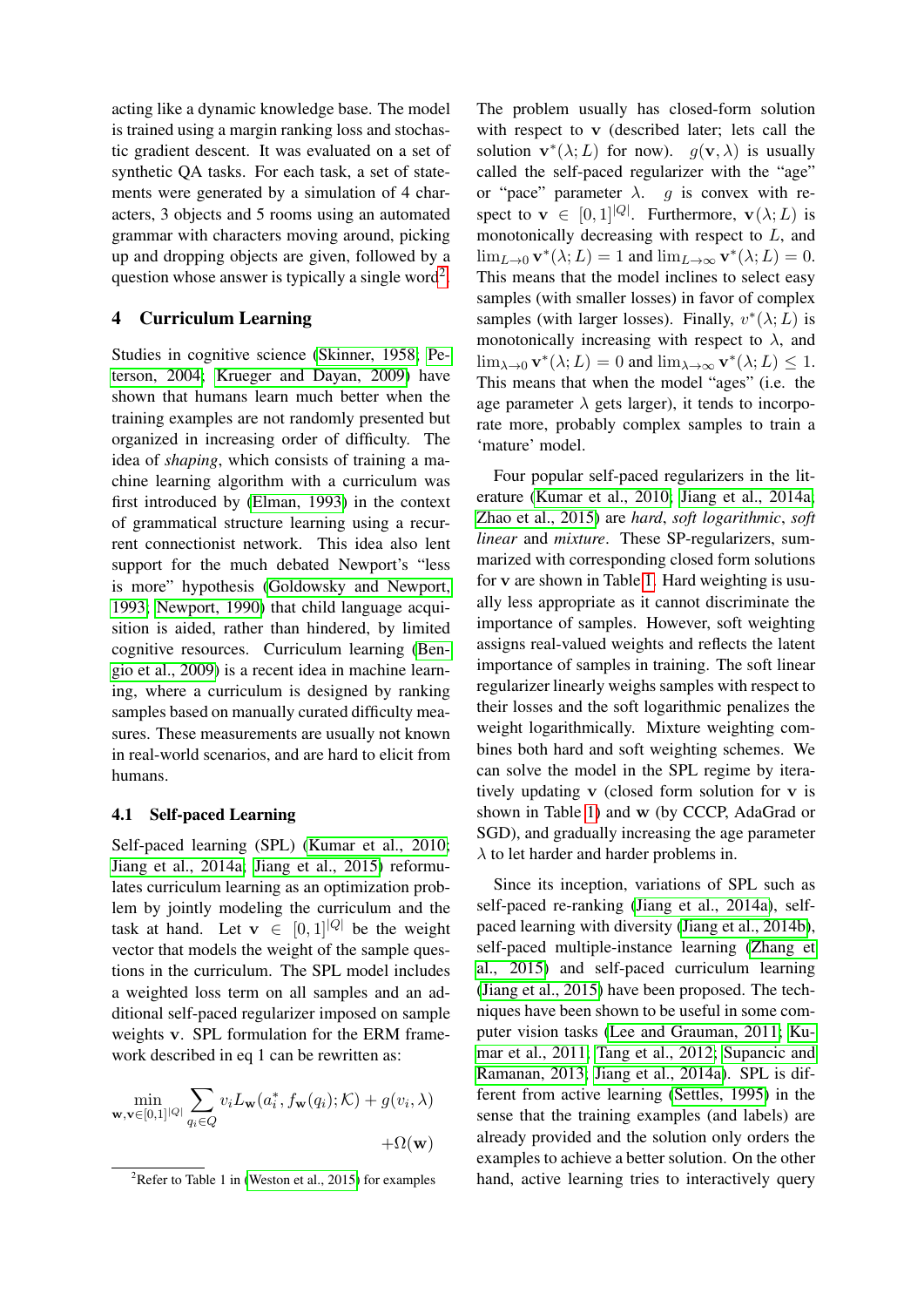<span id="page-4-0"></span>

| Regularizer      | $g(\mathbf{v};\lambda)$                                                                      | $(\lambda;L)$<br>$v^*$                                                                                                                                              |
|------------------|----------------------------------------------------------------------------------------------|---------------------------------------------------------------------------------------------------------------------------------------------------------------------|
| Hard             | $-\lambda \mathbf{v}$                                                                        | $1, if L \leq \lambda$<br>0, o/w                                                                                                                                    |
| Soft Linear      | $\lambda(\frac{1}{2}\mathbf{v}^2-\mathbf{v})$                                                | $-\frac{L}{\lambda}+1,$ if $L\leq\lambda$<br>$0, \hat{otherwise}$                                                                                                   |
| Soft Logarithmic | $\sum_{q_i \in Q} \left( (1-\lambda)v_i - \frac{(1-\lambda)^{v_i}}{\log(1-\lambda)} \right)$ | $\int \frac{\log(L+1-\lambda)}{\log(1-\lambda)}, \text{if } L \leq \lambda$<br>$0$ , $o/w$                                                                          |
| Mixed            | $\frac{\gamma^2}{\mathbf{v}+\mathbf{x}}$                                                     | 1, if $L \leq \left(\frac{\lambda \gamma}{\lambda + \gamma}\right)^2$<br>0, if $L \geq \lambda^2$<br>$\gamma\left(\frac{1}{\sqrt{L}}-\frac{1}{\lambda}\right),$ o/w |

Table 1: Various SP-regularizers for SPL.

the user (or another information source) to achieve a better model with few queries. Curriculum learning is also related to teaching dimension [\(Khan et](#page-9-20) [al., 2011\)](#page-9-20) which studies the strategies that humans follow as they teach a target concept to a robot by assuming a teaching goal of minimizing the learner's expected generalization error at each iteration. One can also think of curriculum learning as an approach for achieving a better local optimum in non-convex problems.

## <span id="page-4-1"></span>5 Improved Curriculum Learning **Heuristics**

SPL selects questions based on the local loss term of the question. This is not the only way to define 'easiness' of the question. Hence, we suggest some other heuristics for selecting the order of questions to be presented to our learning algorithm. The heuristics select the next question  $q_i \in Q \setminus Q_0$  given the current model (M) and the set of questions already presented for learning  $(Q_0)$ . We assume access to a minimization oracle (CCCP/AdaGrad/SGD) for the QA models. We explore the following heuristics:

1) Greedy Optimal (GO): The simplest and greedy optimal heuristic [\(Schohn and Cohn,](#page-10-16) [2000\)](#page-10-16) would be to pick a question  $q_i \in Q \setminus Q_0$ which has the minimum expected effect on the model. The expected effect on adding  $q_i$  can be written as:

 $\sum$  $a_{ij}$ ∈ $A_i$  $p(a_i^* = a_{ij})$   $\sum$  $q_j \in Q_0 \cup q_i$  $\mathbb{E}\left[ L_{\textbf{w}}(a_{j}^{*},f_{\textbf{w}}(q_{j});\mathcal{K})\right]$ .  $p(a_i^* = a_{ij})$  can be estimated by normalizing  $S_{\mathbf{w}}(q, a; \mathcal{K})$ .  $\sum$  $q_j \in Q_0 \cup q_i$  $\mathbb{E}\left[ L_{\mathbf{w}}(a_j^*, f_{\mathbf{w}}(q_j); \mathcal{K}) \right]$  can

be estimated by retraining the model on  $Q_0 \cup q_i$ .

2) Change in Objective (CiO): Choose the question  $q_i \in Q \setminus Q_0$  that causes the smallest increase in the objective. If there are multiple questions with the smallest increase in objective,

pick one of them randomly.

3) Mini-max (M<sup>2</sup>): Chooses question  $q_i \in Q \backslash Q_0$ that minimizes the regularized expected risk when including the question with the answer candidate  $a_{ij}$  that yields the maximum error.

$$
\hat{q}_i = \underset{q_i \in Q \setminus Q_0}{\arg \min} \max_{a_{ij} \in A_i} L_{\mathbf{w}}(a_{ij}, f_{\mathbf{w}}(q_i); \mathcal{K})
$$

4) Expected Change in Objective (ECiO): In this greedy heuristic, we pick a question  $q_i \in$  $Q \setminus Q_0$  which has the minimum expected effect on the model. The expected effect can be written as  $\sum$  $a_{ij} \in A_i$  $p(a_i^* = a_{ij}) \times \mathbb{E} [L_{\mathbf{w}}(a_i^*, f_{\mathbf{w}}(q_i); \mathcal{K})].$ Here,  $p(a_i^* = a_{ij})$  can be achieved by normalizing

 $S_{\mathbf{w}}(q, a; \mathcal{K})$  and  $\mathbb{E}[L_{\mathbf{w}}(a_i^*, f_{\mathbf{w}}(q_i); \mathcal{K})]$  can be estimated by running inference for  $q_i$ .

4) Change in Objective-Expected Change in Objective (CiO - ECiO): We pick a question  $q_i \in Q \setminus Q_0$  which has the minimum value of the difference between the change in objective and the expected change in objective. Intuitively, the difference represents how much the model is surprised to see this new question.

5) Correctly Answered (CA): Pick a question  $q_i \in Q \setminus Q_0$  which is answered by the model  $M$  with the minimum cost  $\Delta(\hat{a}_i, a_i^*)$ . If there are multiple questions with minimum cost, pick one of them randomly.

6) Farthest from Decision Boundary (FfDB): This heuristic applies for latent structural SVMs only. Here, we choose the question  $q_i \in Q \setminus$  $Q_0$  whose predicted answer  $\hat{a}_i$  is farthest from the decision boundary:  $\max_{\mathbf{z}^*} w^T \phi(q_i, a^*, \mathbf{z}^*, \mathcal{K}) =$  $\max_{\hat{\mathbf{z}}} w^T \phi(q, \hat{a}, \hat{\mathbf{z}}, \mathcal{K}) + \Delta(\hat{a}, a^*).$ 

#### 5.1 Timing Considerations:

A key consideration in applying the above heuristics is efficiency as the QA models considered (latent structural SVM and deep learning) are compu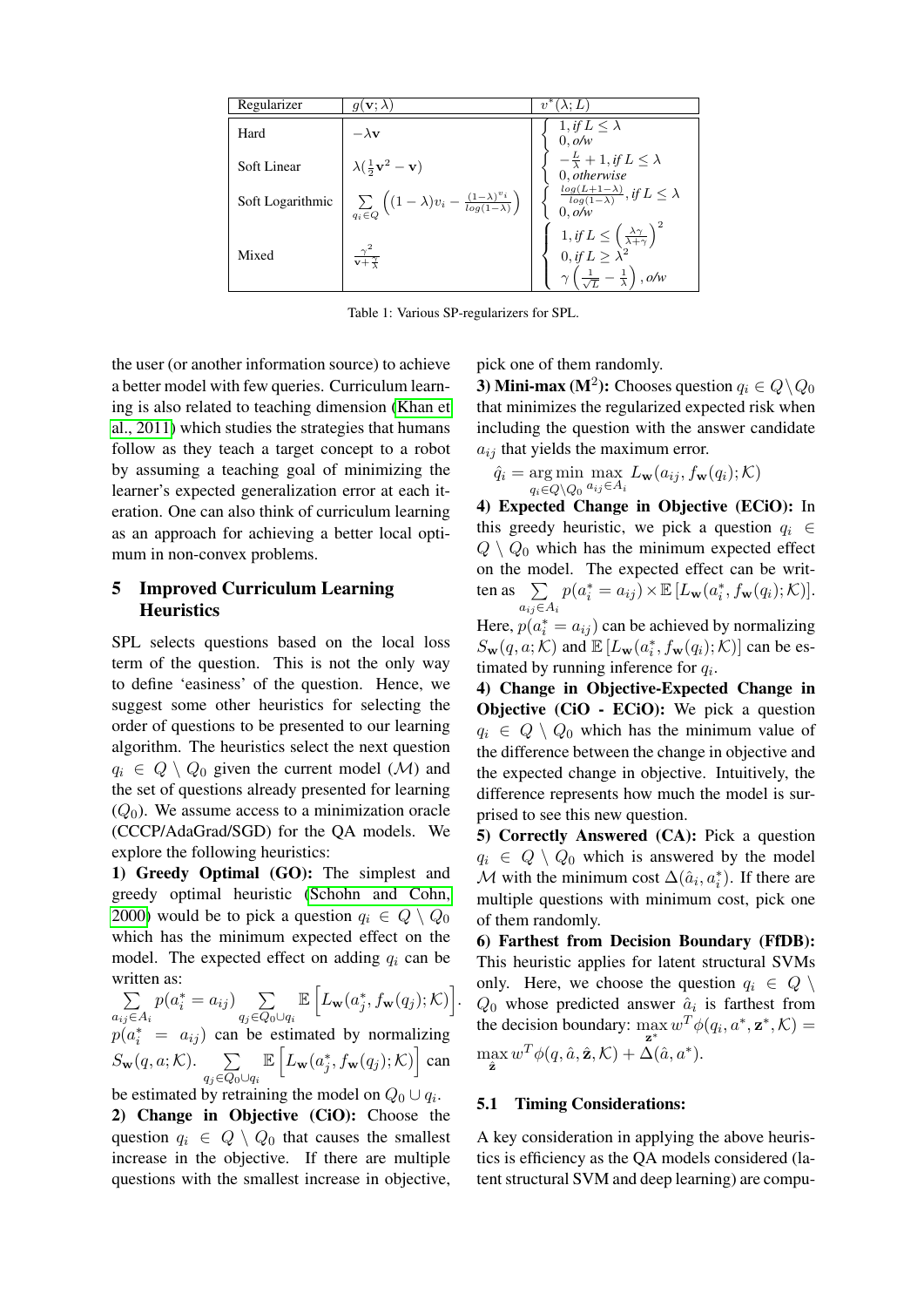tationally expensive. Among our selection strategies, *GO* and *CiO* require updating the model, *M*<sup>2</sup> , *ECiO*, *CA* and *FfDB* require performing inference on the candiate questions, while *CiO - ECiO* requires both retraining as well as inference. Consequently, *M*<sup>2</sup> , *ECiO*, *CA* and *FfDB* are most efficient. We can also gain considerable speed-up by picking questions in batches. This results in significant speed-up with small loss in accuracy. We will discuss the batch question selection setup in more detail in our experiments.

## <span id="page-5-0"></span>5.2 Smarter Selection Strategies:

We further describe some improvements to the above selection strategies:

1) Ensemble Strategy: In this strategy, we combine all of the above heuristics into an ensemble. The ensemble computes the ratio of the score of the suggested question pick and the average score over remaining  $Q \setminus Q_0$  questions for all the heuristics and picks the question with the highest ratio. As we will see in our results, this ensemble works well in practice.

2) Importance-Weighting (IW): Importance weighting is a common technique in active learning literature [\(Tong and Koller, 2002;](#page-10-17) [Beygelz](#page-9-21)[imer et al., 2009;](#page-9-21) [Beygelzimer et al., 2010\)](#page-9-22), which mitigates the problem that if we query questions actively instead of selecting them uniformly at random, the training (and test) question sets are no longer independent and identically distributed (i.i.d.). In other words, the training set will have a sample selection bias that can impair prediction performance. To mitigate this, we propose to sample questions from a biased sample distribution  $\overline{D}$ . To achieve  $D$ , we introduce the weighted loss  $L_{\mathbf{w}}(a, f_{\mathbf{w}}(q); \mathcal{K}) = \widetilde{w}(q, a) \times L_{\mathbf{w}}(a, f_{\mathbf{w}}(q); \mathcal{K})$ where  $\widetilde{w}(q, a)$  is the weighting function  $\widetilde{w}(q, a)$  =  $\frac{p_D(q,a)}{p_{\widetilde{D}}(q,a)}$  which represents how likely it is to observe  $(q, a)$  under D compared to D. In this setting, we can show that the generalization error under  $\overline{D}$  is the same as that under  $D$ :

$$
\mathbb{E}_{(q,a)\sim\widetilde{D}}\left[\widetilde{L}_{\mathbf{w}}(a, f_{\mathbf{w}}(q); \mathcal{K})\right]
$$
\n
$$
= \int_{(q,a)} p_{\widetilde{D}}(q, a) \frac{p_D(q, a)}{p_{\widetilde{D}}(q, a)} L_{\mathbf{w}}(a, f_{\mathbf{w}}(q); \mathcal{K}) d(q, a)
$$
\n
$$
= \int_{(q,a)} p_D(q, a) L_{\mathbf{w}}(a, f_{\mathbf{w}}(q); \mathcal{K}) d(q, a)
$$
\n
$$
= \mathbb{E}_{(q,a)\sim D} \left[L_{\mathbf{w}}(a, f_{\mathbf{w}}(q); \mathcal{K})\right]
$$

Thus, given appropriate weights  $\tilde{w}(q, a)$ , we modify our loss-function in order to compute an unbiased estimator of the generalization error. Each question-answer is assigned with a non-negative weight. For latent structural SVMs, one can minimize the weighted loss by simply multiplying the corresponding regularization parameter  $C_i$  with a corresponding term. In neural networks, this is simply achieved by multiplying the gradients with the corresponding weights. The weights can be set by an appropriate heuristic, e.g. proportional to distance from the decision boundary.

## 5.3 Incorporating Diversity with Explore and Exploit (E&E):

The strategy of learning from easy questions first and then gradually handling harder questions is intuitive as it helps the learning process. Yet, it has one key deficiency. Under curriculum learning, by focusing on easy questions first, our learning algorithm is usually not exposed to a diverse set of questions. This is particularly a problem for deeplearning approaches that learn representations during the process of learning. Hence, when a harder question arrives, it is usually hard for the learner to adjust to this new question as the current representation may not be appropriate for the new level of difficulty. This motivates our E&E strategy.

The explore and exploit strategy ensures that while we still select easy questions first, we also want to make our selection as diverse as possible. We define a measure for diversity as the angle between the hyperplanes that the question samples induce in feature space:  $\angle(\phi(q_i, a_i^*, \mathbf{z}_i^*, \mathcal{K}), \phi(q_{i'}, a_{i'}^*, \mathbf{z}_{i'}^*, \mathcal{K}))$  =  $Cosine^{-1}\left(\frac{|\phi(q_i, a_i^*, a_i^*, \mathcal{K})\phi(q_{i'}, a_{i'}^*, a_{i'}^*, \mathcal{K})|}{\|\phi(q_i, a_i^*, a_i^*, \mathcal{K})\| \|\phi(q_i, a_i^*, a_i^*, \mathcal{K})\|} \right)$  $\frac{|\phi(q_i, a_i^*, \mathbf{z}_i^*, \mathcal{K})\phi(q_{i'}, a_{i'}^*, \mathbf{z}_{i'}^*, \mathcal{K})||}{||\phi(q_i, a_i^*, \mathbf{z}_i^*, \mathcal{K})|| ||\phi(q_{i'}, a_i^*, \mathbf{z}_{i'}^*, \mathcal{K})||}$ . The *E&E* solution picks the question which optimizes a convex combination of the curriculum learning objective and the sum of angles between the candidate question pick and questions in  $Q_0$ . The convex combination is tuned on the development set.

## 6 Experiments

#### 6.1 Datasets

As described, we study curriculum learning on four different tasks. The first task is question answering for reading comprehensions. We use MCTest-500 dataset [\(Richardson et al., 2013\)](#page-10-3), a freely available set of 500 stories (300 train, 50 dev and 150 test) and associated questions to evaluate our model. Each story in MCTest has four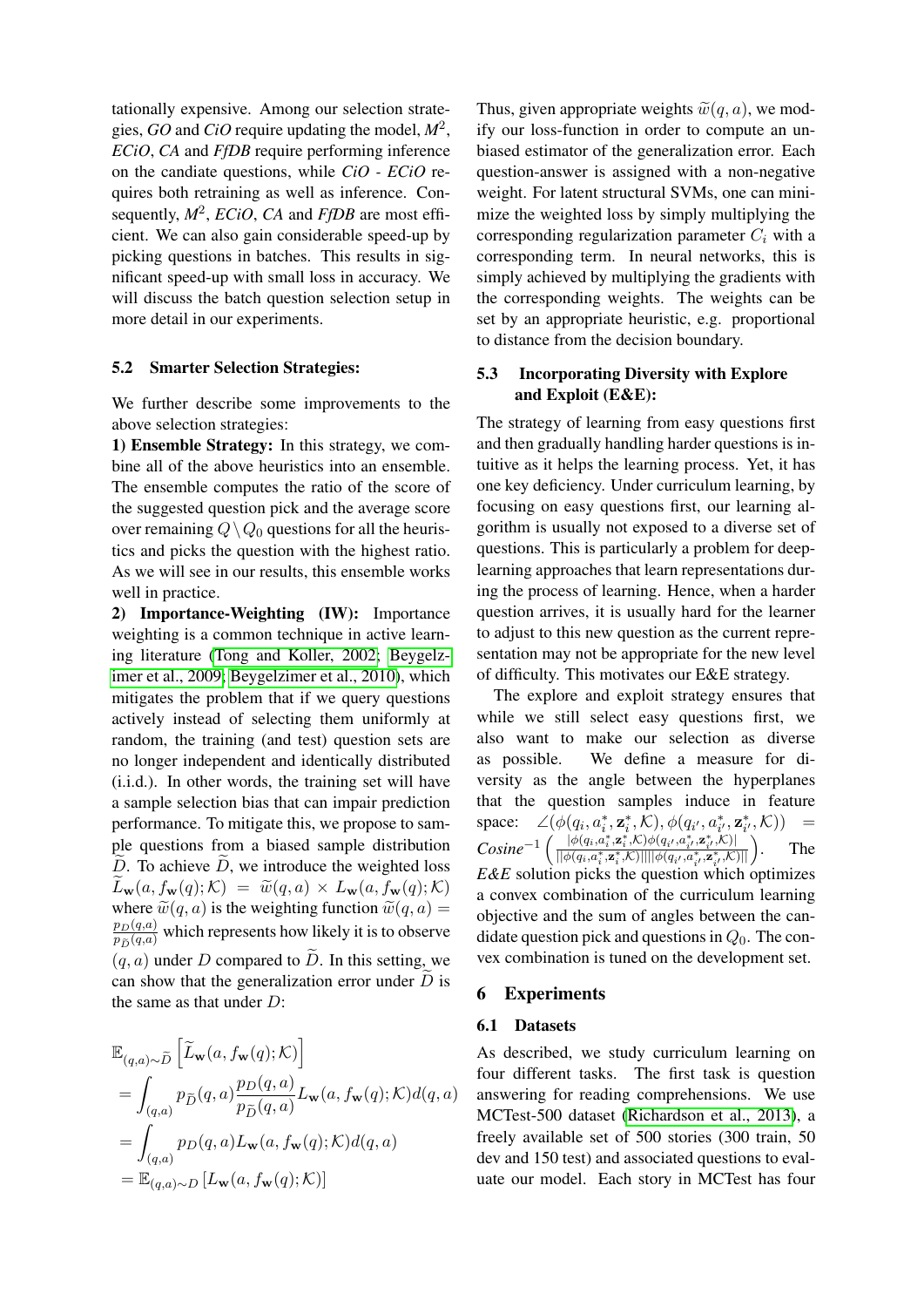<span id="page-6-2"></span>

|            |                           | Machine Comprehension | Science QA       | <b>OANTA</b>     | <b>Memory Networks</b> |
|------------|---------------------------|-----------------------|------------------|------------------|------------------------|
|            | No Curriculum (NC)        | $66.62 \pm 0.22$      | $42.77 \pm 0.04$ | $70.40 \pm 0.07$ | $75.03 \pm 0.06$       |
| <b>SPL</b> | Hard                      | $67.36 \pm 0.16$      | $43.85 \pm 0.18$ | $70.66 \pm 0.19$ | $71.01 \pm 0.09$       |
|            | <b>Soft Linear</b>        | $68.04 \pm 0.17$      | $43.80 \pm 0.22$ | $71.65 \pm 0.18$ | $72.33 \pm 0.07$       |
|            | Soft Log                  | $68.89 \pm 0.16$      | 44.19±0.20       | $71.92 \pm 0.16$ | 73.32±0.09             |
|            | Mixed                     | $69.47 \pm 0.18$      | $44.86 \pm 0.20$ | $72.89 \pm 0.19$ | $74.28 \pm 0.13$       |
| Heuristics | <b>CA</b>                 | $66.86 \pm 0.06$      | $42.93 \pm 0.08$ | $70.78 \pm 0.08$ | 70.96±0.04             |
|            | $\overline{\mathrm{M}^2}$ | $66.98 \pm 0.12$      | $43.19 \pm 0.17$ | $71.02 \pm 0.18$ | $69.73 \pm 0.06$       |
|            | ECiO                      | $67.39 \pm 0.14$      | 44.00±0.22       | 71.66±0.19       | $71.01 \pm 0.07$       |
|            | GO                        | $67.65 \pm 0.12$      | $44.35 \pm 0.15$ | $71.94 \pm 0.17$ | $71.28 \pm 0.06$       |
|            | $Ci$ <sup>O</sup>         | $68.20 \pm 0.10$      | $44.56 \pm 0.12$ | $72.61 \pm 0.14$ | 71.98±0.06             |
|            | <b>FfDB</b>               | $68.32 \pm 0.11$      | $44.78 \pm 0.13$ |                  |                        |
|            | CiO-ECiO                  | $68.65 \pm 0.13$      | $44.97 \pm 0.11$ | $73.34 \pm 0.10$ | $73.22 \pm 0.05$       |
| $Heur++$   | Ensemble                  | $69.26 \pm 0.08$      | $45.48 \pm 0.07$ | $74.11 \pm 0.07$ | 74.24±0.04             |
|            | $+IW$                     | $69.86 \pm 0.10$      | $45.86 \pm 0.12$ | $75.02 \pm 0.15$ | $74.55 \pm 0.05$       |
|            | $+E&E$                    | $69.93 \pm 0.13$      | $46.57 \pm 0.17$ | $76.24 \pm 0.15$ | $77.64 \pm 0.11$       |
|            | $+IW + E&E$               | $70.16 \pm 0.14$      | $46.68 \pm 0.19$ | $76.89 \pm 0.18$ | $77.85 \pm 0.09$       |
| SPL+E&E    | Hard                      | $68.03 \pm 0.17$      | $44.50 \pm 0.20$ | $72.34 \pm 0.19$ | $74.43 \pm 0.06$       |
|            | Soft Linear               | $68.51 \pm 0.19$      | $44.43 \pm 0.21$ | 73.16±0.19       | $75.74 \pm 0.07$       |
|            | Soft Log                  | $69.27 \pm 0.18$      | $44.92 \pm 0.20$ | $73.47 \pm 0.18$ | $76.63 \pm 0.10$       |
|            | Mixed                     | $69.89 \pm 0.21$      | $45.58 \pm 0.21$ | 74.39±0.21       | $77.12 \pm 0.15$       |

Table 2: Accuracy on the test set obtained on the four experiments, comparing results when no curriculum (NC) was learnt, when we use self-paced learning (SPL) with four variations of SP-regularizers, the six heuristics and four improvements proposed by us. Each cell reports the mean±se (standard error) accuracy over 10 repetitions of each experimental configuration.

multiple-choice questions, each with four answer choices. Each question has exactly one correct answer. The second task is science question answering. We use a mix of 855 third, fourth and fifth grade science questions derived from a variety of regional and state science exams<sup>[3](#page-6-0)</sup> for training and evaluating our model. We used publicly available science textbooks available through  $ck12.org$  $ck12.org$  and Simple English Wikipedia<sup>[4](#page-6-1)</sup> as texts required to answer the questions. The model retrieves a section from the textbook or a Wikipedia page (using a lucene index on the sections and Wikipedia pages) by querying for the hypothesis  $h_{ij}$  and then aligning the hypothesis to snippets in the document. For QANTA [\(Iyyer et al., 2014\)](#page-9-5), we use questions from quiz bowl tournaments for training as in [Iyyer et al. \(2014\)](#page-9-5). The dataset contains 20,407 questions with 2347 answers. For each answer in the dataset, its corresponding Wikipedia page is also provided. Finally, for memory networks [\(We](#page-10-5)[ston et al., 2014\)](#page-10-5), we use the synthetic QA tasks defined in [Weston et al. \(2015\)](#page-10-10) (version 1.1 of the dataset). There are 20 different types of tasks that probe different forms of reasoning and deduction. Each task consists of a set of statements, followed by a question whose answer is typically a single word or a set of words. We report mean accuracy across these 20 tasks.

## 6.2 Results

We implemented and compared the six selection heuristics (§[5\)](#page-4-1) with the suggested improvements  $(\S 5.2)$  $(\S 5.2)$  and self-paced learning  $(\S 4)$  $(\S 4)$  with the explore and exploit extension for both alignment based models (§[3.1\)](#page-2-2) and two deep learning models  $(\S3.2)$  $(\S3.2)$ . We use accuracy (proportion of test questions correctly answered) as our evaluation metric. In all our experiments, we begin with zero training data (random initialization). For alignment based models, we select 1 percent of training set questions after every epoch (an epoch is defined as a single pass through the current training set by the optimization oracle) and add them to the training set based on the selection strategy. For deep learning models, we discovered that the learning was a lot slower so we added 0.1 percent of new training set questions after every epoch. Hyper parameters of the alignment based models and the deep learning models were fixed to the corresponding values proposed in their corresponding papers (pre-tuned for the optimization oracle on a held-out development set). All the results reported in this paper are averaged over 10 runs of each experiment.

Table [5.3](#page-6-2) reports test accuracies obtained on all the QA tasks, comparing the aforementioned proposals against corresponding models when curriculum learning is not used. We can observe from

<span id="page-6-0"></span><sup>3</sup> [http://aristo-public-data.s3.amazonaws.com/AI2-](http://aristo-public-data.s3.amazonaws.com/AI2-Elementary-NDMC-Feb2016.zip) [Elementary-NDMC-Feb2016.zip](http://aristo-public-data.s3.amazonaws.com/AI2-Elementary-NDMC-Feb2016.zip)

<span id="page-6-1"></span><sup>4</sup> <https://dumps.wikimedia.org/simplewiki/20151102/>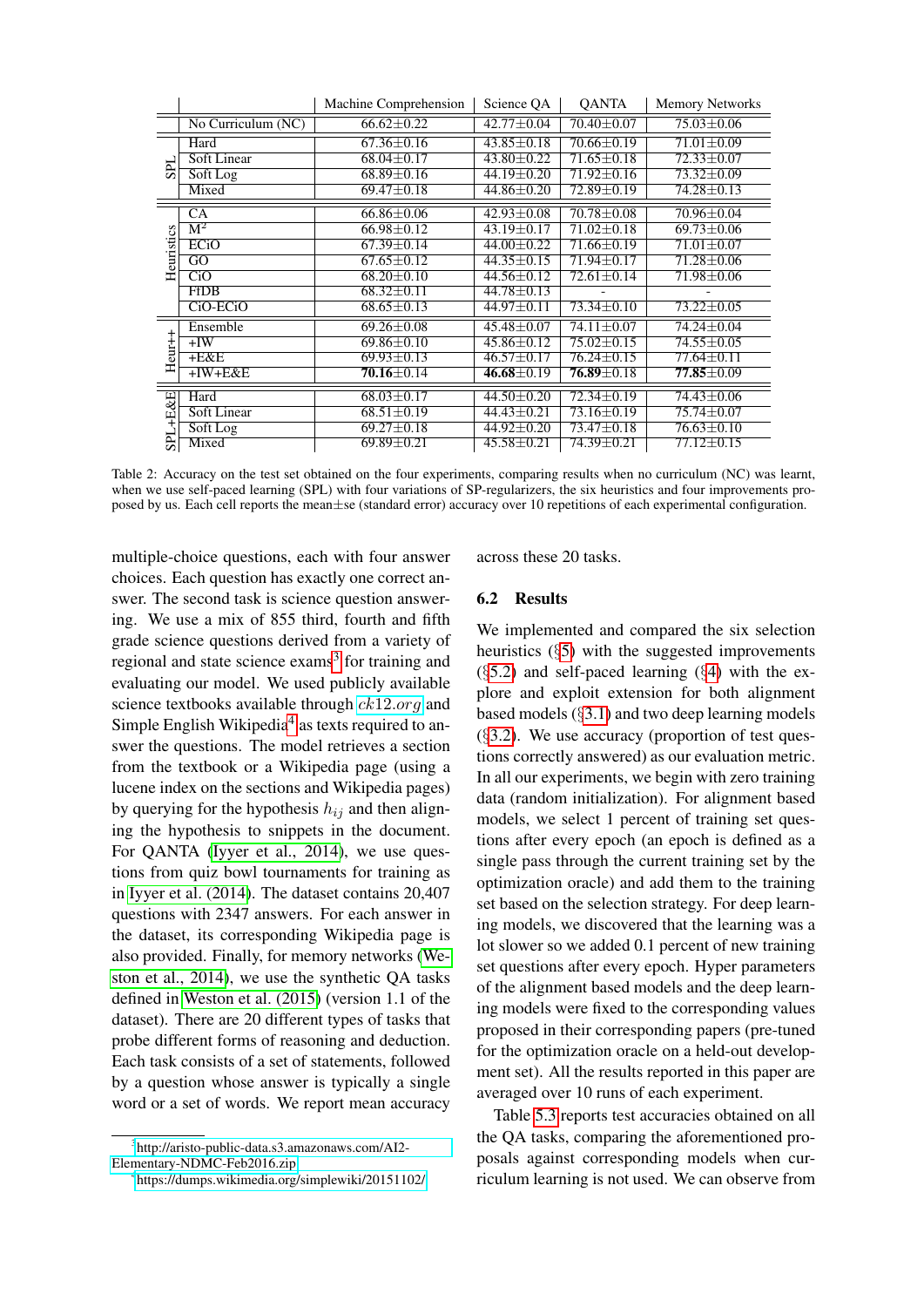<span id="page-7-0"></span>

Figure 2: Relative change in parameters\*10<sup>-x</sup> where  $x = 2$ for machine comprehension and science QA, 4 for QANTA and memory networks when CL is used.

these results that variants of SPL (and *E&E*) as well as the heuristics (and improvements) lead to improvements in the final test accuracy for both alignment-based models and QANTA.

The surprising ineffectiveness of the heuristics and SPL for memory networks essentially boils down to the abrupt restructure of memory the model has to do for curriculum learning. We provide support for this argument in Figure [2](#page-7-0) which plots the net relative change in all the parameters W until convergence  $\begin{pmatrix} 1 \end{pmatrix}$  $\frac{1}{N_o}$  *of parameters*  $\sum_{n=1}^{\infty}$ e:epoch=1  $||\mathbf{W}_{e+1}{-}\mathbf{W}_{e}||_1$  $||\mathbf{W}_e||_1$  $\setminus$ for each of the four tasks on the model *Ensemble+E&E* against the linear interpolant used to tune the explore and exploit combination. As the interpolant grows from 0 to 1, more and more diverse questions get selected. We can observe that the change in parameters decreases as more diverse questions are selected for all the four tasks. Furthermore, once we bring in diversity (change the interpolant from 0 to 0.1), the relative change in parameters drops sharply for both neural network approaches. The drop is sharpest for memory networks. Easier examples usually require less memory than hard examples. Memory networks have no incentive to utilize only a fraction of its state for easy examples. They simply use the entire memory capacity. This implies that harder examples appearing later require a restructuring of all memory patterns. The network needs to change its memory representation every time in order to free space and accommodate the harder example. This process of memory pattern restructuring is difficult to achieve, so it could be the reason for the relatively poor per-

formance of naive curriculum learning and SPL strategies. However, as we can see from the previous results, the explore and exploit strategy of mixing in some harder examples avoids the problem of having to abruptly restructure memory patterns. The extra samples of all difficulties prevent the network from utilizing all the memory on the easy examples, thus eliminating the need to restructure memory patterns.

From Table [5.3](#page-6-2) , we can observe that the choice of the SP-regularizer is important. The soft regularizers perform better than the hard regularizer. The mixed regularizer (with mixture weighting) performs even better. We can also observe that all the heuristics work as well as SPL, despite being a lot simpler. The heuristics arranged in increasing order of performance are: *CA*, *M*<sup>2</sup> , *ECiO*, *GO*, *CiO*, *FfDB* and *CiO-ECiO*,. The differences between the heuristics are larger for alignment-based models and smaller for deep learning models. The *ECiO* heuristic has very similar performance to SPL with hard SP-regularizer. This is understandable as SPL also selects 'easy' questions based on their expected objective value. The *Ensemble* is a significant improvement over the individual heuristics. Importance weighting (*IW*) and the explore and exploit strategies (*E&E*) provide further improvements. *E&E* is crucial to making curriculum learning work for deep learning approaches as described before. Motivated by the success of *E&E*, we also extended it to SPL<sup>[5](#page-7-1)</sup> by tuning a convex combination as before. *E&E* provides improvements across all the experiments for all the SPL experiments. While, the strategy is more important for memory networks, it leads to improvements on all the tasks.

In order to understand the curriculum learning process and to test the hypothesis that the procedure indeed selects easy questions first, successively moving on to harder questions, we plot the number of questions of grade 3, 4 and 5 picked by *SPL*, *Ensemble* and *Ensemble+E&E* against the epoch number in Figure [3.](#page-8-0) We can observe that all the three methods pick more questions from grade 3 initially, successively moving on to more and more grade 4 questions and finally more grade 5 questions. Both *Ensemble* and *Ensemble+E&E* are more aggressive at learning this curriculum than *SPL*. *Ensemble* becomes too aggressive so

<span id="page-7-1"></span> $5$ This is different from [Jiang et al. \(2014c\)](#page-9-23) which encourages diversity in samples across groups. On the other hand, we encourage diversity in feature space.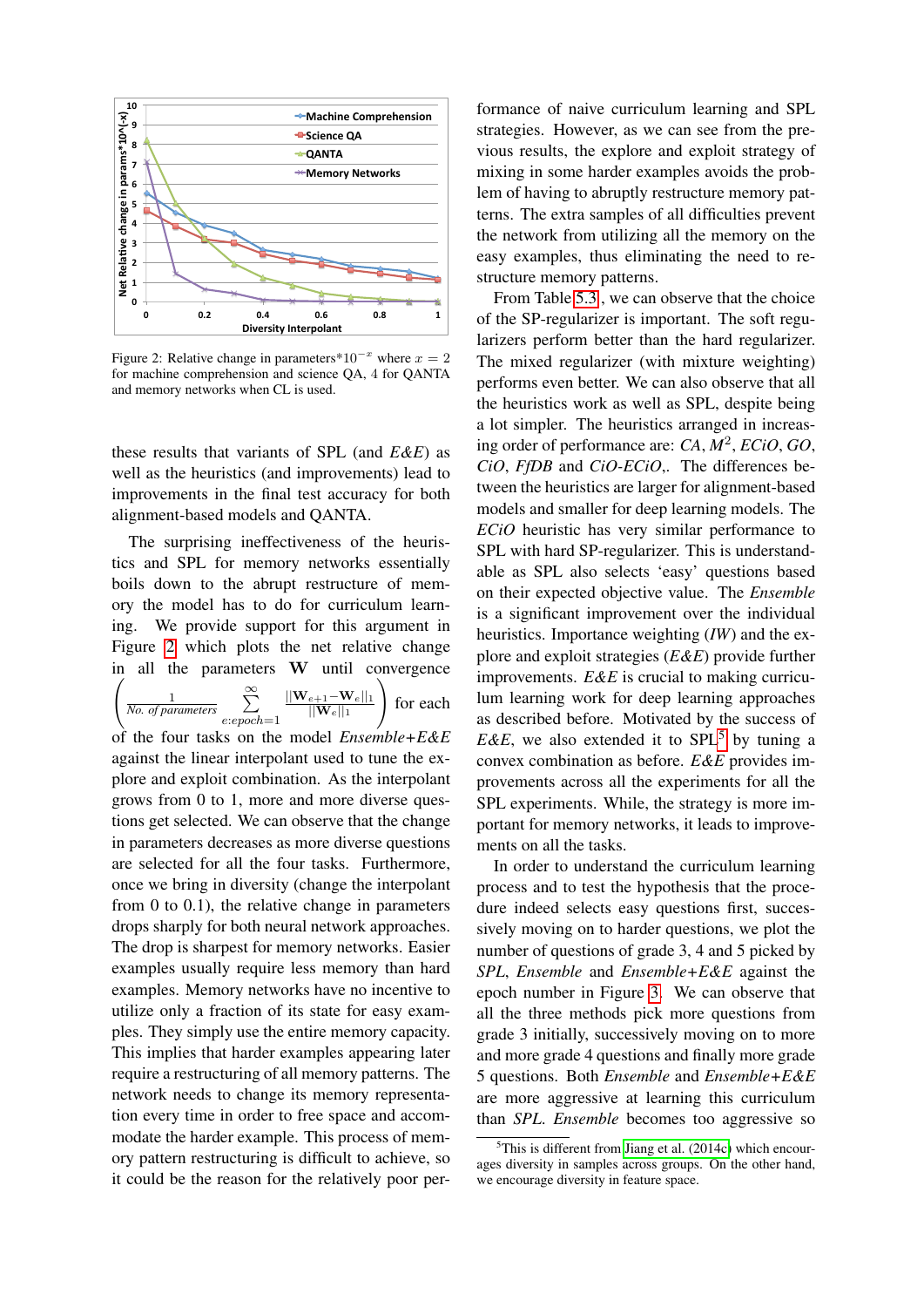<span id="page-8-0"></span>

Figure 3: Number of grade 3, 4 and 5 questions picked vs Epoch for various CL approaches for Science QA.

<span id="page-8-1"></span>

Figure 4: Test split accuracy on grade 3, 4 and 5 questions picked vs Epoch for Science QA when CL is used/not used.

*E&E*, initially increases the number of grade 4 and grade 5 questions received by the learner, thereby incorporating diversity in learning.

In order to further the claim that curriculum learning follows the principal of learning simpler concepts first and then learning successively harder and harder concepts, we plot the test accuracy on grade 3, 4 and 5 questions with curriculum learning (CL) – i.e. *Ensemble+E&E* and without curriculum learning (NC) against the epoch number in Figure [4.](#page-8-1) Here, we can see that the test accuracy increases for questions in all three grade levels. With curriculum learning, the accuracy on grade 3 questions rises sharply in the beginning. This rise is sharper than the case when curriculum learning is not used. Grade 3 test accuracy for curriculum learning then saturates (saturates earlier compared to the case when curriculum learning is not used). The improvements due to curriculum learning for grade 4 questions mainly occur in epochs 30-140. The final epochs of curriculum learning see greater gain in test accuracy

for grade 5 questions over the case when curriculum learning is not used. All these experiments together support the intuition of curriculum learning. The models indeed pick and learn from easier questions first and successively learn from harder and harder questions. We also tried variants of our models where we used curriculum learning on grade 3 questions, followed by grade 4 and grade 5 questions. However, this did not lead to significant improvements. Perhaps, this is because questions that are easy for humans may not always correspond to what is easy for our algorithms. Characterizing what is easy for algorithms and how it relates to what is easy for humans is an interesting question for future research.

## 7 Conclusion

Curriculum learning is inspired by the way humans acquire knowledge and skills: by mastering simple concepts first, and progressing through information with increasing difficulty to grasp more complex topics. We studied self-paced learning, an approach for curriculum learning that expresses the difficulty of a data sample in terms of the value of the objective function and builds the curriculum via a joint optimization framework. We proposed a number of heuristics, an ensemble, and several improvements for selecting the curriculum that improves upon self-paced learning. We stressed on another important aspect of human learning – diversity, that requires that the right curriculum should not only arrange the data samples in increasing order of difficulty but should also introduce the learner to a small number of samples that are sufficiently dissimilar to the samples that have already been introduced to the learning process. We showed that our heuristics when coupled with diversity lead to significant improvements in a number of question answering tasks. The approach is quite general and we hope that this paper will encourage more NLP researchers to explore curriculum learning in their own works.

## Acknowledgments

We thank the anonymous reviewers, along with Emmanouil A. Platanios and Snigdha Chaturvedi for their valuable comments and suggestions that helped improve the quality of this paper. This work was supported by the following research grants: NSF IIS1218282, NSF IIS1447676 and AFOSR FA95501010247.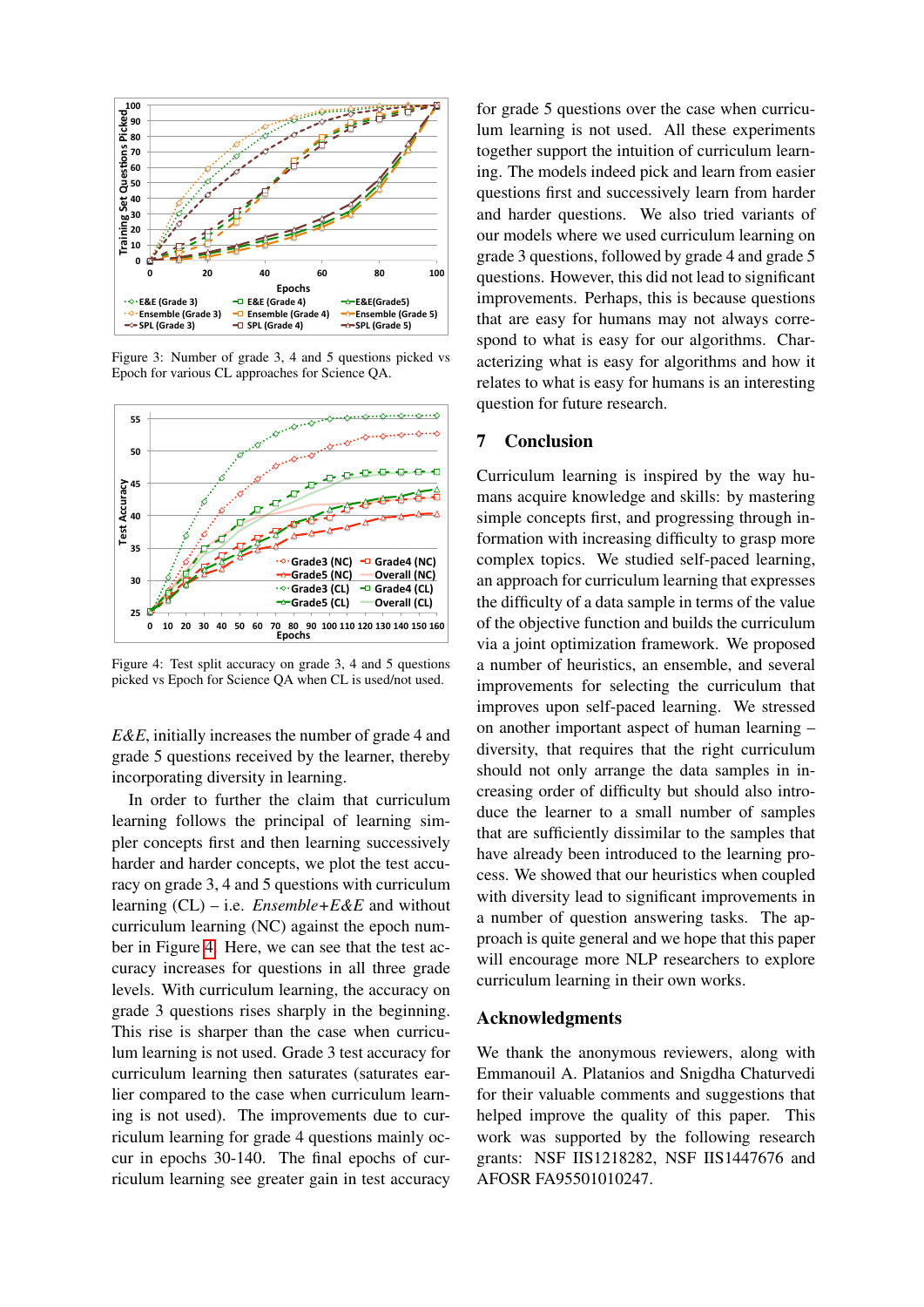#### References

- <span id="page-9-9"></span>[Arai and Matsuzaki2014] Noriko H Arai and Takuya Matsuzaki. 2014. The impact of ai on education– can a robot get into the university of tokyo? In *Proc. ICCE*, pages 1034–1042.
- <span id="page-9-1"></span>[Bengio et al.2009] Yoshua Bengio, Jérôme Louradour, Ronan Collobert, and Jason Weston. 2009. Curriculum learning. In *Proceedings of the 26th annual international conference on machine learning*, pages 41–48. ACM.
- <span id="page-9-21"></span>[Beygelzimer et al.2009] Alina Beygelzimer, Sanjoy Dasgupta, and John Langford. 2009. Importance weighted active learning. In *Proceedings of the 26th Annual International Conference on Machine Learning*, pages 49–56. ACM.
- <span id="page-9-22"></span>[Beygelzimer et al.2010] Alina Beygelzimer, John Langford, Zhang Tong, and Daniel J Hsu. 2010. Agnostic active learning without constraints. In *Advances in Neural Information Processing Systems*, pages 199–207.
- <span id="page-9-3"></span>[Cantor1946] Nathaniel Freeman Cantor. 1946. *Dynamics of learning*. Foster and Stewart publishing corporation, Buffalo, NY.
- <span id="page-9-4"></span>[Clark and Etzioni2016] Peter Clark and Oren Etzioni. 2016. My computer is an honor student - but how intelligent is it? standardized tests as a measure of ai. In *Proceedings of AI Magazine*.
- <span id="page-9-11"></span>[Duchi et al.2011] John Duchi, Elad Hazan, and Yoram Singer. 2011. Adaptive subgradient methods for online learning and stochastic optimization. *The Journal of Machine Learning Research*, 12:2121–2159.
- <span id="page-9-12"></span>[Elman1993] Jeffrey L Elman. 1993. Learning and development in neural networks: The importance of starting small. *Cognition*, 48(1):71–99.
- <span id="page-9-8"></span>[Fujita et al.2014] Akira Fujita, Akihiro Kameda, Ai Kawazoe, and Yusuke Miyao. 2014. Overview of todai robot project and evaluation framework of its nlp-based problem solving. *World History*, 36:36.
- <span id="page-9-13"></span>[Goldowsky and Newport1993] B.N. Goldowsky and E.L. Newport. 1993. Modeling the effects of processing limitations on the acquisition of morphology: The less is more hypothesis. In *Proceedings of the 11th West Coast Conference on Formal Linguistics*.
- <span id="page-9-5"></span>[Iyyer et al.2014] Mohit Iyyer, Jordan Boyd-Graber, Leonardo Claudino, Richard Socher, and Hal Daumé III. 2014. A neural network for factoid question answering over paragraphs. In *Proceedings of Empirical Methods in Natural Language Processing*.
- <span id="page-9-15"></span>[Jiang et al.2014a] Lu Jiang, Deyu Meng, Teruko Mitamura, and Alexander G Hauptmann. 2014a. Easy samples first: Self-paced reranking for zero-example

multimedia search. In *Proceedings of the ACM International Conference on Multimedia*, pages 547– 556. ACM.

- <span id="page-9-17"></span>[Jiang et al.2014b] Lu Jiang, Deyu Meng, Shoou-I Yu, Zhenzhong Lan, Shiguang Shan, and Alexander Hauptmann. 2014b. Self-paced learning with diversity. In *Advances in Neural Information Processing Systems*, pages 2078–2086.
- <span id="page-9-23"></span>[Jiang et al.2014c] Lu Jiang, Deyu Meng, Shoou-I Yu, Zhenzhong Lan, Shiguang Shan, and Alexander Hauptmann. 2014c. Self-paced learning with diversity. In *Advances in Neural Information Processing Systems*, pages 2078–2086.
- <span id="page-9-16"></span>[Jiang et al.2015] Lu Jiang, Deyu Meng, Qian Zhao, Shiguang Shan, and Alexander G Hauptmann. 2015. Self-paced curriculum learning. In *Twenty-Ninth AAAI Conference on Artificial Intelligence*.
- <span id="page-9-6"></span>[Jurafsky and Martin2000] Daniel Jurafsky and James H Martin. 2000. *Speech and language processing: An introduction to natural language processing, computational linguistics, and speech recognition*. Prentice Hall.
- <span id="page-9-20"></span>[Khan et al.2011] Faisal Khan, Bilge Mutlu, and Xiaojin Zhu. 2011. How do humans teach: On curriculum learning and teaching dimension. In *Advances in Neural Information Processing Systems*, pages 1449–1457.
- <span id="page-9-0"></span>[Krueger and Dayan2009] Kai A Krueger and Peter Dayan. 2009. Flexible shaping: How learning in small steps helps. *Cognition*, 110(3):380–394.
- <span id="page-9-2"></span>[Kumar et al.2010] M Pawan Kumar, Benjamin Packer, and Daphne Koller. 2010. Self-paced learning for latent variable models. In *Advances in Neural Information Processing Systems*, pages 1189–1197.
- <span id="page-9-19"></span>[Kumar et al.2011] M Pawan Kumar, Haithem Turki, Dan Preston, and Daphne Koller. 2011. Learning specific-class segmentation from diverse data. In *Computer Vision (ICCV), 2011 IEEE International Conference on*, pages 1800–1807. IEEE.
- <span id="page-9-7"></span>[Kushman et al.2014] Nate Kushman, Yoav Artzi, Luke Zettlemoyer, and Regina Barzilay. 2014. Learning to automatically solve algebra word problems. In *Proceedings of the Annual Meeting of the Association for Computational Linguistics*.
- <span id="page-9-10"></span>[LeCun et al.2015] Yann LeCun, Yoshua Bengio, and Geoffrey Hinton. 2015. Deep learning. *Nature*, 521(7553):436–444.
- <span id="page-9-18"></span>[Lee and Grauman2011] Yong Jae Lee and Kristen Grauman. 2011. Learning the easy things first: Self-paced visual category discovery. In *Computer Vision and Pattern Recognition (CVPR), 2011 IEEE Conference on*, pages 1721–1728. IEEE.
- <span id="page-9-14"></span>[Newport1990] Elissa L Newport. 1990. Maturational constraints on language learning. *Cognitive science*, 14(1):11–28.